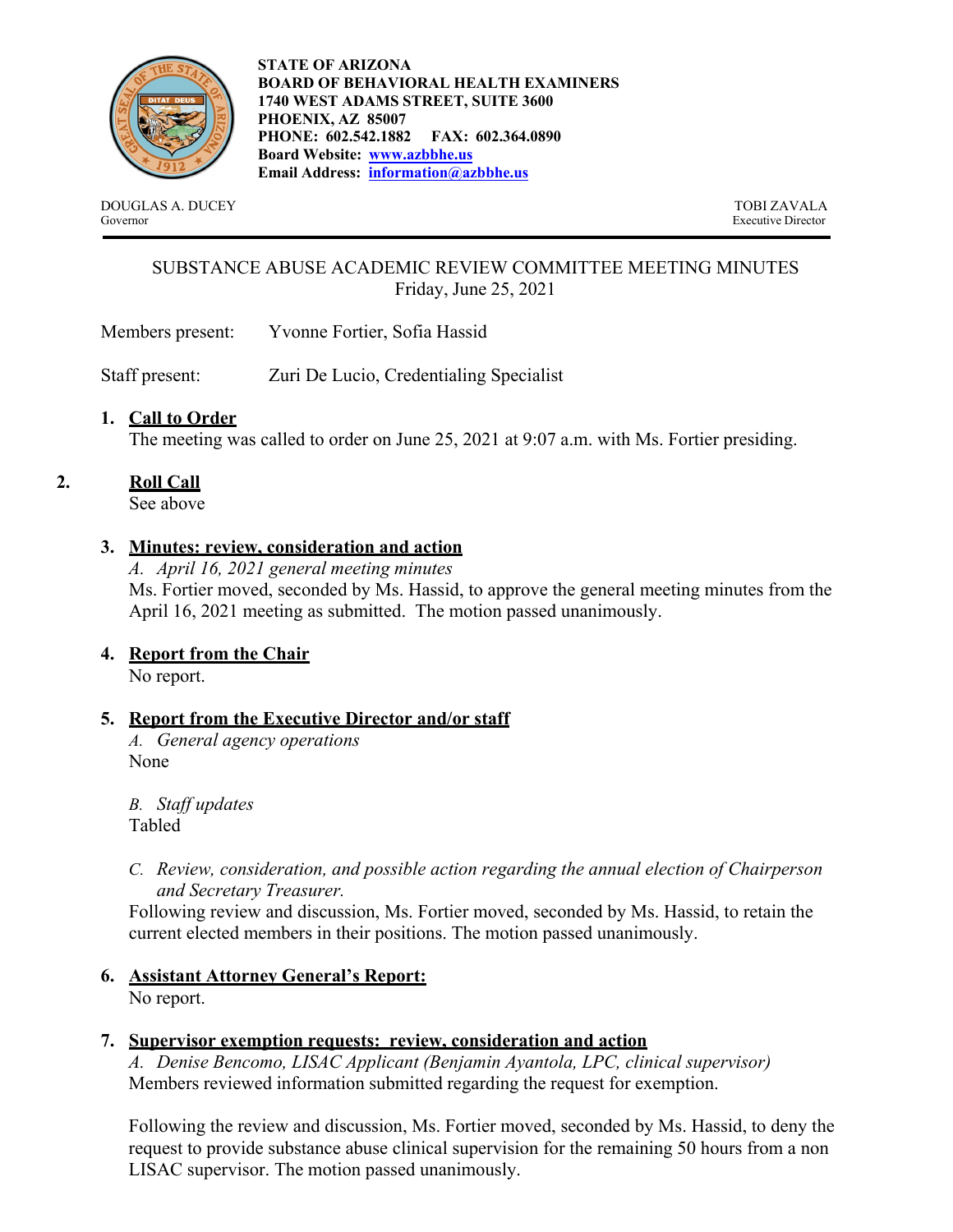## **8. Consent agenda: review, consideration and action regarding extension request for deficiencies**

- *A. Xavier Jenkins, LISAC Applicant (60-day deficiency extension)*
- *B. Luisa Williams, LISAC Applicant (60-day deficiency extension)*
- *C. Denise Bencomo, LPC Applicant (60-day deficiency extension)*
- *D. Elizabeth Ohman, LAC Applicant (60-day deficiency extension)*
- *E. Christina Acheson-Hayes, LCSW Applicant (60-day deficiency extension)*

Ms. Fortier moved, seconded by Ms. Hassid, to approve the consent agenda as presented. The motion passed unanimously.

#### **9. Exam extensions and/or exam accommodation request: review, consideration and action**  None

## **10. Applications for licensure: review, consideration and action**

*A. Review, consideration, and possible action regarding applications for licensure* 

Ms. Fortier moved, seconded by Ms. Hassid, to recommend to approve Amaryllis Benally, Nadia Lambert, and Katheryn Fredman as Licensed Independent Substance Abuse Counselors. The motion passed unanimously.

Ms. Fortier moved, seconded by Ms. Hassid, to recommend to approve Sheeba Divakaran, Kristy Padilla, and Kathryn Trautmann as Licensed Associate Substance Abuse Counselors upon receipt of a passing score of the required exam. The motion passed unanimously.

Ms. Fortier moved, seconded by Ms. Hassid, to recommend to approve Meghan Levitte as a Licensed Substance Abuse Technician upon receipt of a passing score of the required exam. The motion passed unanimously.

Ms. Fortier moved, seconded by Ms. Hassid, to recommend to the Board to deny Jillian Vanselow based on her failure to establish meeting minimum requirements pending the Board's disposition of the background investigation while final action on the application cannot be taken until investigation is complete. The motion passed unanimously.

The committee requested additional information on the following applications:

Valentine De Anda Coleen Nolan

*B. Appeals* 

*1. Christine Urban, LISAC Applicant* 

Members reviewed information regarding the appeal.

The applicant was properly noticed, but did not appear

Following review and discussion, Ms. Fortier moved, seconded by Ms. Hassid, to deny the appeal based on continued deficiencies. The motion passed unanimously.

# **11. Applications for educational programs: review, consideration and action.**  None